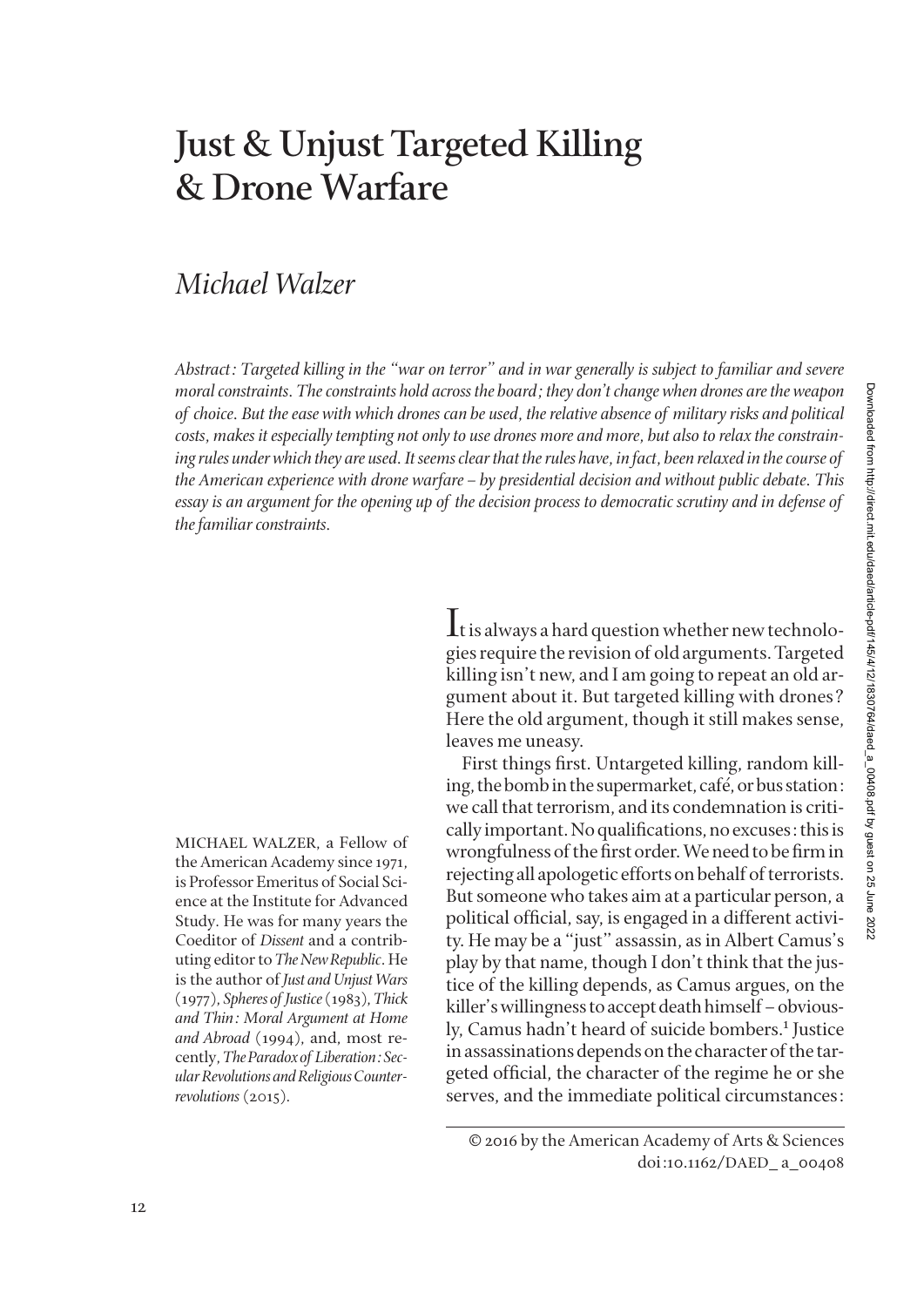what else is there to do? There are often many other things that should be done, or attempted, before sending in the assassins.

But even if assassination is a wrongful act, as it usually is in history if not in literature, the wrongfulness is of a second order. By aiming carefully at a person thought to be guilty of something, by choosing weapons that can be used with discrimination, the assassin indicates his rejection of indiscriminate killing and also his concern about collateral damage. Someone in his organization probably thought that it would be better to kill the official's extended family or to put a bomb in the restaurant where he and "his kind" regularly dine. A "just" assassin refuses to do that–or, at least, he doesn't do it. Hence his act, if it is wrong, is not as wrong as terrorism is.

We should set clear limits on political assassinations. In democracies, they can never be justified; the killing of an American president, even if you disagree radically with his tax policies, is easy to make out as a criminal act. It is only the blood of tyrants that waters the tree of liberty. And even with tyrants, a trial is preferable to an assassination whenever it is possible to bring down the tyrannical regime without killing its leader. Postwar and postrevolutionary trials of tyrannical leaders are often criticized as "show trials" or "victor's justice." The trials are certainly meant to "show" something: they serve as an argument against the old regime and in favor of the new one. But they can also be just if the deposed leaders are accorded the same rights to which ordinary criminals are entitled. We know what a fair trial looks like, and a fair trial ranks far above assassination as a practical and also a moral response to tyranny.2 The trial of surviving Nazi leaders at Nuremburg is an example of "victor's justice" that gave the second word in that phrase its due.

The international laws of war bar the killing of political leaders on the grounds

that they are the ones who will, in the Michael *Walzer* end, negotiate the peace treaty, and that is a moral as well as a legal argument, given the value of peace. But some political leaders, with whom we cannot imagine negotiating, are legitimate targets: Hitler is the obvious example. Killing Hitler would have been "extrajudicial" but entirely justified. Tyrants do have to be *targeted*, however; blowing up the neighborhood where they live is not a moral option.

In wartime, military leaders are obviously legitimate targets. A sniper sent to a forward position to kill a visiting colonel or general is engaged in targeted killing, but no one will accuse him of acting extrajudicially and therefore wrongly. We distinguish the military leaders of the state from its political leaders. It is probably best to think of insurgent organizations in the same way and to make the same distinction. If they have separated their political cadre from their military cadre, as in the case of Sinn Fein and the Irish Republican Army, it is only members of the second group who should be targeted (but only if they can't be arrested). We may eventually decide, with whatever reluctance, to negotiate with the first group. I don't believe that the same distinction is morally required in the case of terrorist organizations, which the ira was, though it may be prudent to make it, as the British did.

Individuals who plan, organize, recruit for, or participate in terrorist attacks are, all of them, legitimate targets. It would be better to capture them and bring them to trial, but that is often not a reasonable option: the risks are too high; innocent bystanders would be killed in the attempt; the planning would take time and the terrorist attacks are imminent or actual. In such cases, the idea that we are at war with terrorists makes sense. More often the "war" is police work, and targeted killing by the police is not permissible.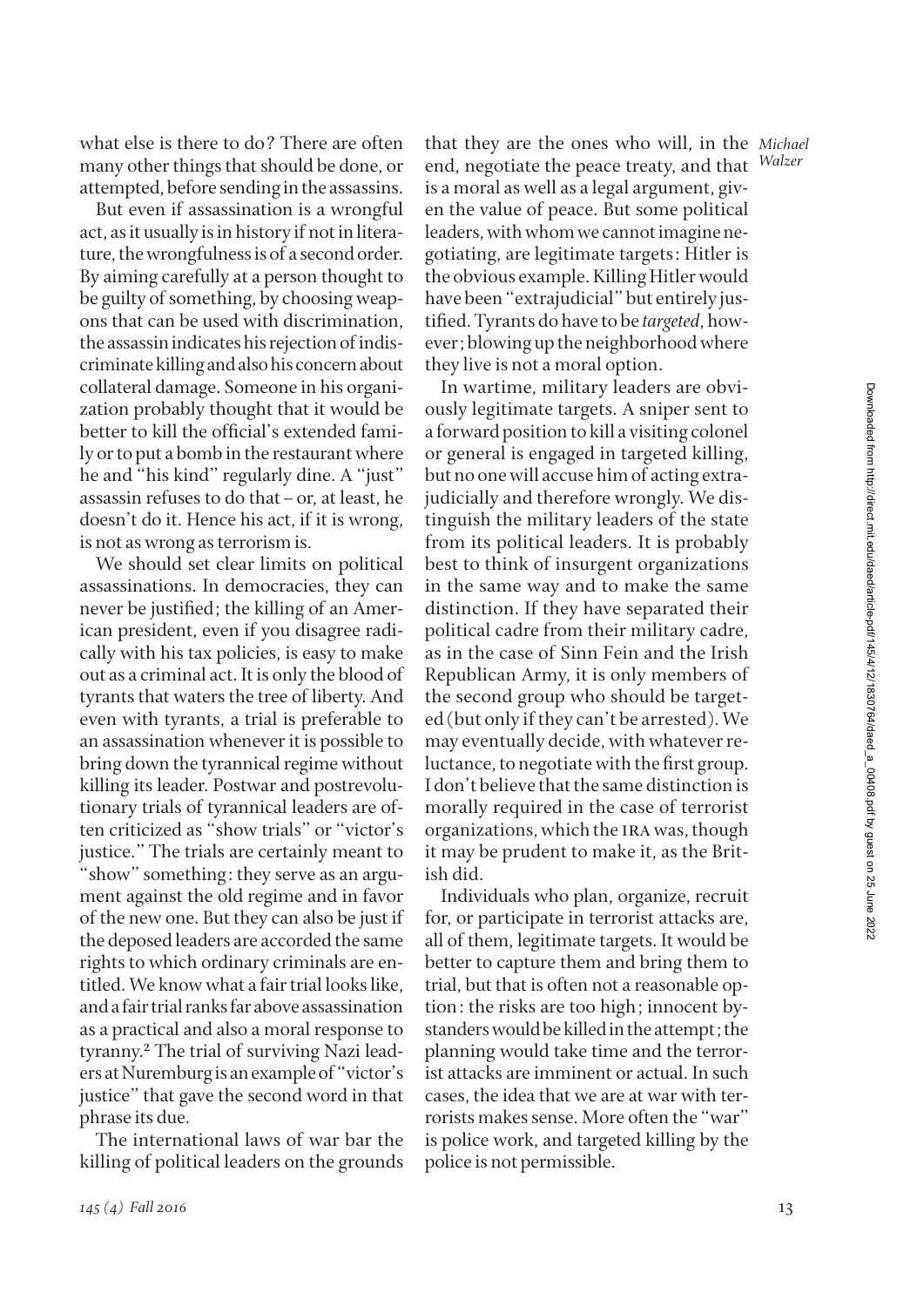*Just & Unjust Targeted Killing Warfare*

*& Drone*  where enemies could rightly be attacked. By A van carrying Al Qaeda militants in Afghanistan in 2002 was obviously a legitimate target: Afghanistan was a zone of war contrast, in Philadelphia (the city of brotherly love), the targeted killing of the same militants in the same van would not be justified; they would have to be arrested, indicted, provided with defense attorneys, and brought to trial. Philadelphia is a zone of peace where we don't encounter enemies but rather criminals, whom we treat differently even if they share the ideological commitments of our enemies. What then about Yemen, where we actually attacked a van carrying Al Qaeda militants in 2002 (and where we have killed many times since, not always hitting our target)?3 Yemen was not then a zone of war; nor was it a zone of peace where it was possible to capture criminals and bring them to trial. Much of the "war on terror" is being fought in places like Yemen, and the engagements don't seem to fit the zone of war or the zone of peace model; they aren't exactly armed conflict, and they aren't exactly law enforcement. I think that we have to work by analogy here. If the case can be made that Yemen is closer to Afghanistan than it is to Philadelphia, the attack on the van can be justified. But perhaps we need tougher criteria in intermediate cases like this one than we do in an actual war zone.4

I want to insist again that in a zone of peace, targeted killing is absolutely ruled out. Governments that make "kill lists" of their domestic political opponents and send out death squads to murder them are murderous and tyrannical governments without legitimacy. Lists of enemies abroad have their own problems, which I will come back to: Who makes the list? What are the criteria for inclusion and exclusion? But domestic political opposition raises an entirely different set of problems: opponents have to be engaged democratically and nonviolently; they have to be given a chance to win.

Insurgents who are not terrorists, who fight like soldiers, should be treated like soldiers. If they are captured, they are entitled to "benevolent quarantine for the duration of the war." They are not criminals, to be imprisoned and brought to trial. But the targeted killing of insurgents in wartime is no different from the targeted killing of terrorists: all killing is subject to the same moral constraints. It will have to meet strict standards of proportionality and, given that the target is usually a single person, it will be difficult to justify injury to innocent bystanders. Remember the standard rule: collateral damage–that is, the death or injury of noncombatants– must not be disproportionate to the value of the military target. Even a high ranking insurgent or terrorist leader is not so important–especially since these leaders are quickly replaced–as to justify many civilian deaths. I can't say how many or, better, how few might be justifiable in any particular case, but a historical example suggests the caution that is required. After the attack on the *USS Cole* in October 2000, the Clinton administration undertook a search for Osama Bin Laden, intending to kill him and any members of his organization who were with him. The cia located his camp in Afghanistan, but its surveillance photos showed children's swings in front of some of the huts. The camp was not attacked.5

So this is the rule: targeting has to be undertaken with great care; collecting information about the targeted individuals, their daily schedules, and their families and neighbors is critically important, and if the necessary work involves risks for agents in the field, if the surveillance photos aren't clear enough, the risks must be accepted before the killing can be justified. If force is used on the ground rather than from the air, the commandos must get close enough to make sure they are killing the right people. These are standard requirements for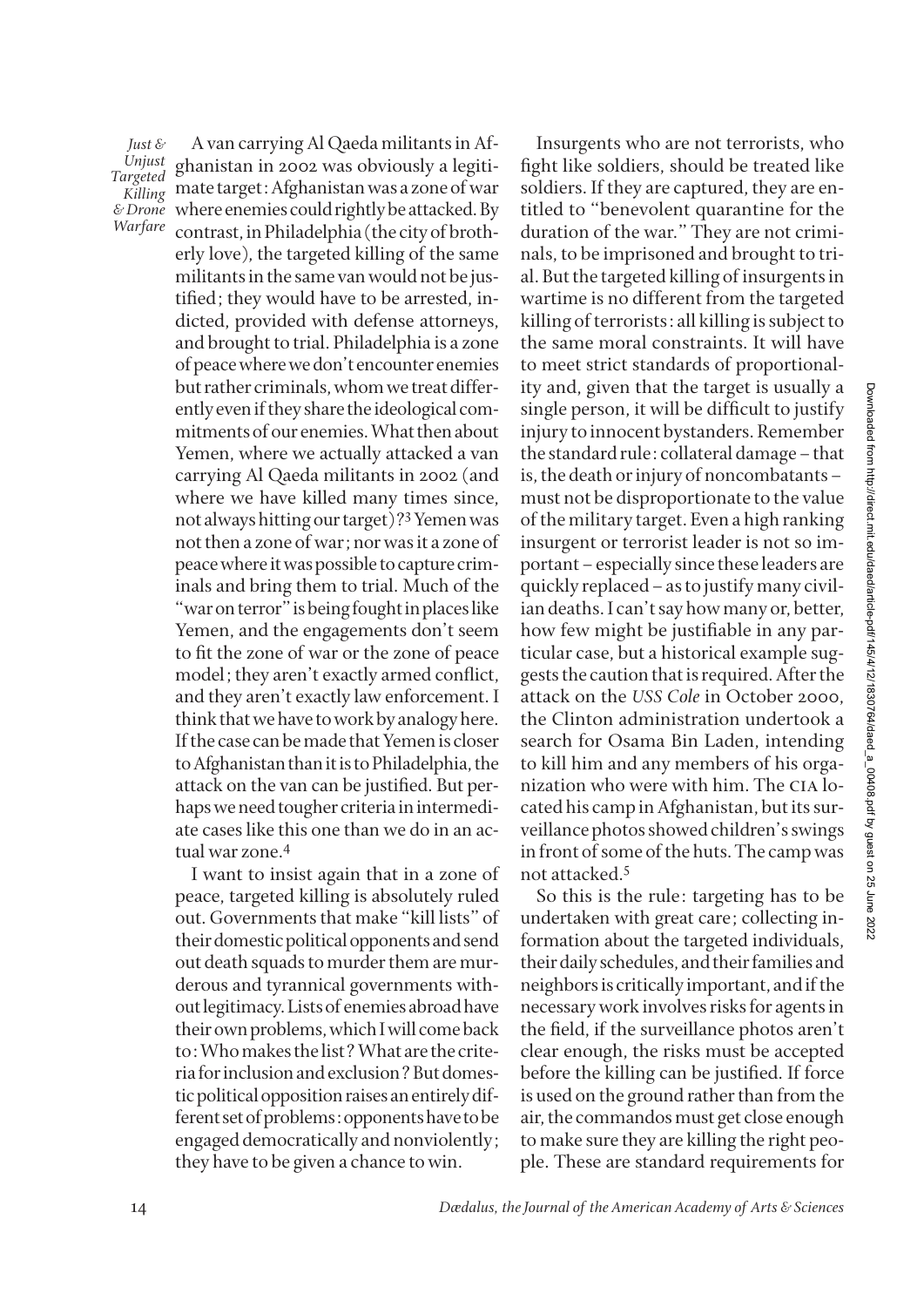*Walzer*

the zone of war. In the intermediate zone, the proportionality standards might well be tougher, the required care would be more extensive, and greater risks would have to be accepted in the collection of information or in the actual attack.

(I won't attempt a discussion here of the constitutional question: can an American citizen be targeted and killed in a foreign country by agents of the American government? I will just say, without argument, that if someone is involved in terrorist attacks on innocent men and women or in military attacks on American soldiers, it is hard to see why his nationality should protect him from counter-attack.)

**Thus far, I have sketched the moral ar**gument about targeted killing; it overlaps with the legal argument, but since I am not a lawyer, that isn't my subject. Now, does it make any difference, morally, if the actual killing is the work of a drone, operated by a technician sitting in a room five thousand miles away? Surely the same criteria apply to the drone as to any more closely manned machine. Why should we think it different from the sniper's rifle?6 Indeed, this is a weapon ideally suited to asymmetric warfare, where it isn't easy to get snipers in range. Asymmetric wars are not fought along a "front"; the insurgents don't wear uniforms, they hide among civilians, and they prepare for battle in crossborder sanctuaries. They are more vulnerable to drones than to any more conventional weapon–so why should we worry about using drones?

But there are reasons to worry: killingby-drone poses no immediate risk to the persons running the drone and so it is technically easier than other forms of targeted killing; there is no need to maneuver armed men into difficult terrain or contested airspace. I should qualify that last statement: drones are actually flown from bases fairly near their targets and it requires some 170

*Michael* people to maintain the drones and get them into the air; these people are vulnerable to counterattack (though I don't know of any actual attacks).7 The drone operators, however, aren't vulnerable, and so killingby-drone is also politically easier than other forms of targeted killing: it invites us to imagine a war in which there won't be any casualties (on our side), no veterans who spend years in va hospitals, no funerals. The easiness of fighting with drones should make us uneasy. This is a dangerously tempting technology. Of course, intelligence gathering will still be risky, but the drones "see" so much more than any soldier or agent in the field that they make fieldwork seem less important. It isn't less important, but appearances here have consequences. Drones combine the capacity for surveillance with the capacity for precise attack. The technology is so good that the temptation is very strong to relax the criteria in accordance with which it is used so that drones can be used more and more often.

This is what seems to have happened with the U.S. armed forces or, more accurately, with the cia in Pakistan and Yemen (and possibly other places). We need to be careful here, for the exact character of our policy and its consequences on the ground are still disputed; much is not known or not known with any degree of certainty. Our government's commitment to secrecy with regard to drone warfare makes moral analysis problematic, and is itself one of the problems.

The most important dispute is about who is actually being killed: how many insurgents/terrorists and how many civilians? U.S. government officials and their congressional supporters have alternately claimed that no civilians have been killed in drone attacks, that the number killed each year is in the single digits, and, in President Obama's words, that "drones have not caused a huge number of civil-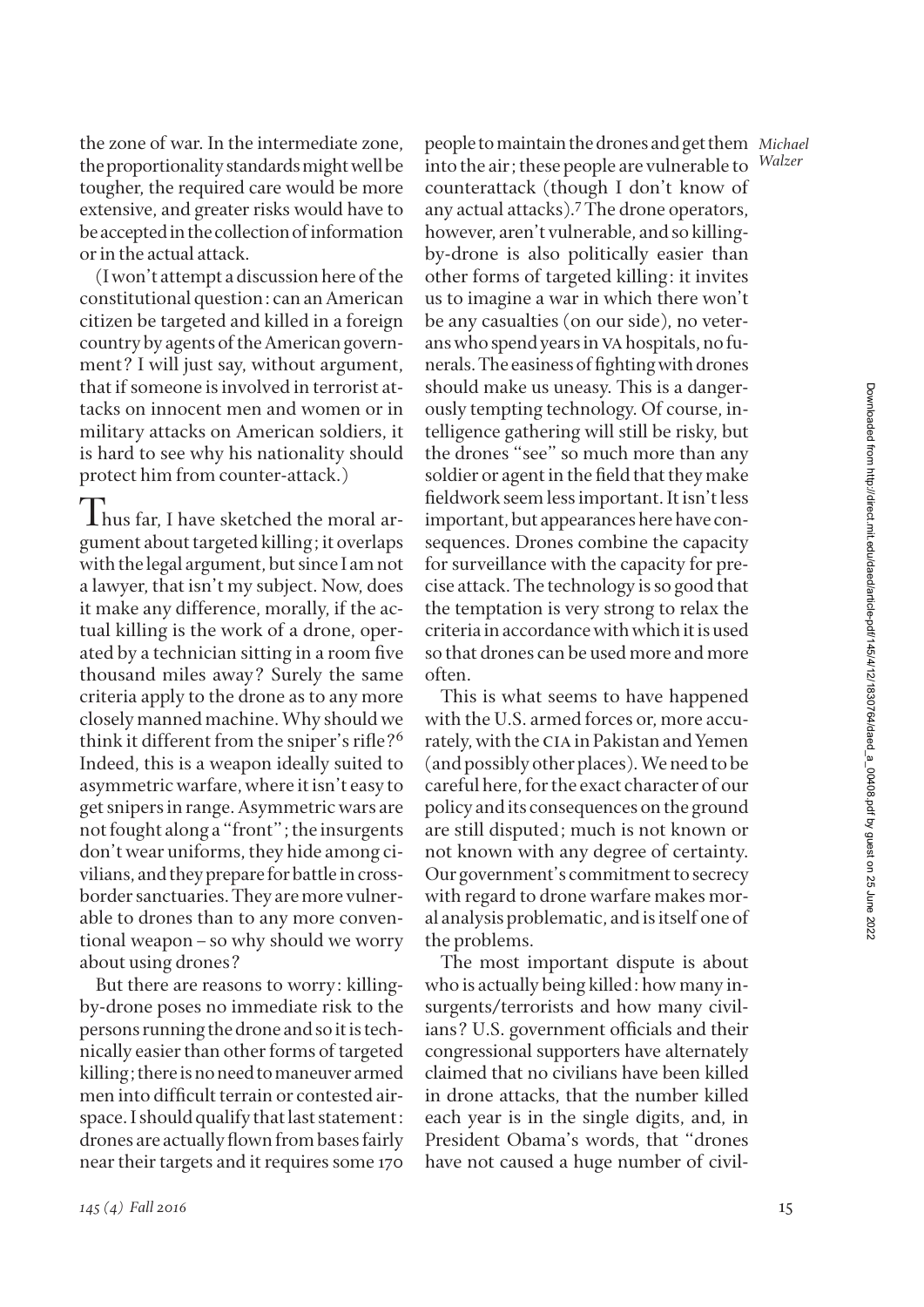*Unjust Targeted Warfare*

*Just &*  ian casualties." Independent researchers, *Killing* supportive, have released estimates for *& Drone*  drone attacks in Pakistan (up to early 2015) some critical of drone warfare and some that range from 2,200 to 4,000 people killed overall, including 150 to 900 civilians. The differences are extreme: by some accounts, civilian casualties make up only 7 percent of the total; by others, 40 percent. In July 2016, the Office of the Director of National Intelligence issued the first official figures, covering all airstrikes outside conventional war zones (that is, in Pakistan, Libya, Somalia, and Yemen) in the Obama years. In 473 strikes, the report says, between 2,372 and 2,581 combatants and between 64 and 116 civilians were killed.<sup>8</sup> Taking the high figure for civilians and the low figure for combatants, this suggests that only about 4 percent of all casualties were civilians, a little over half of the lowest estimate produced by the most sympathetic independent researchers. It also indicates that if no strike produced more than one civilian death, then 357 strikes produced none at all: a remarkable result, which has already drawn highly skeptical responses.9 I don't know what President Obama's "huge number" would be, but it seems fairly certain that more civilians have been killed than our government would like to admit.10

The nonlethal costs imposed on the civilian population are also disputed. These costs have been described and harshly condemned in the Stanford International Human Rights and Conflict Resolution Clinic and nyu Global Justice Clinic's report *Living Under Drones*, which is based largely on interviews in Pakistan. The authors describe what life is like in a Pakistani village with a drone hovering overhead, sometimes for days at a time. The hovering allows for accurate targeting of a particular individual; it is possible to wait and watch for the best opportunity for an attack. At the same time, the report says, the buzz of the hovering drone terrifies the villagers,

who live in constant fear of an explosion from the sky.<sup>11</sup>

The fear may indeed be constant; there is much evidence for that and for the buzzing drone. But the very effectiveness of drone attacks raises questions about these accounts of the fear they provoke. Attacking drones must hover at such high altitudes that they can't be seen or heard. If they didn't do that, the intended targets, who presumably know they are targets, would simply stay out of sight.<sup>12</sup> Reconnaissance drones may fly at lower altitudes. Or, maybe, drones sometimes hover visibly and audibly precisely in order to terrify the villagers, so that they expel Taliban militants hiding among them. We really don't know. Like much else in the early history of drone warfare, reports from the field are not necessarily accurate, but they may be accurate in part. And it is undoubtedly true that the experience of drone attacks leaves fear behind; villagers who have watched one explosion from the sky may plausibly fear another. So the Stanford/nyu report may have something important to tell us. Drones don't win hearts and minds. There are political arguments, in addition to moral arguments, against their overuse.

But I want to focus here on one striking example of how the moral criteria were relaxed, or seem to have been relaxed, in order to justify the costs that drone warfare imposes on innocent people. According to a May 2012 article in *The New York Times* by Jo Becker and Scott Shane, President Obama adopted "a disputed method of counting civilian casualties" that made it (or makes it; I am not sure what tense to use here and in the following sentences) much easier to claim that the casualties caused by a drone attack were "not disproportionate" to the value of the target. In effect, it "counts all military age males in a strike zone as combatants" (so it was actually a way of *not* counting civilian casualties). If the targeted insurgent or ter-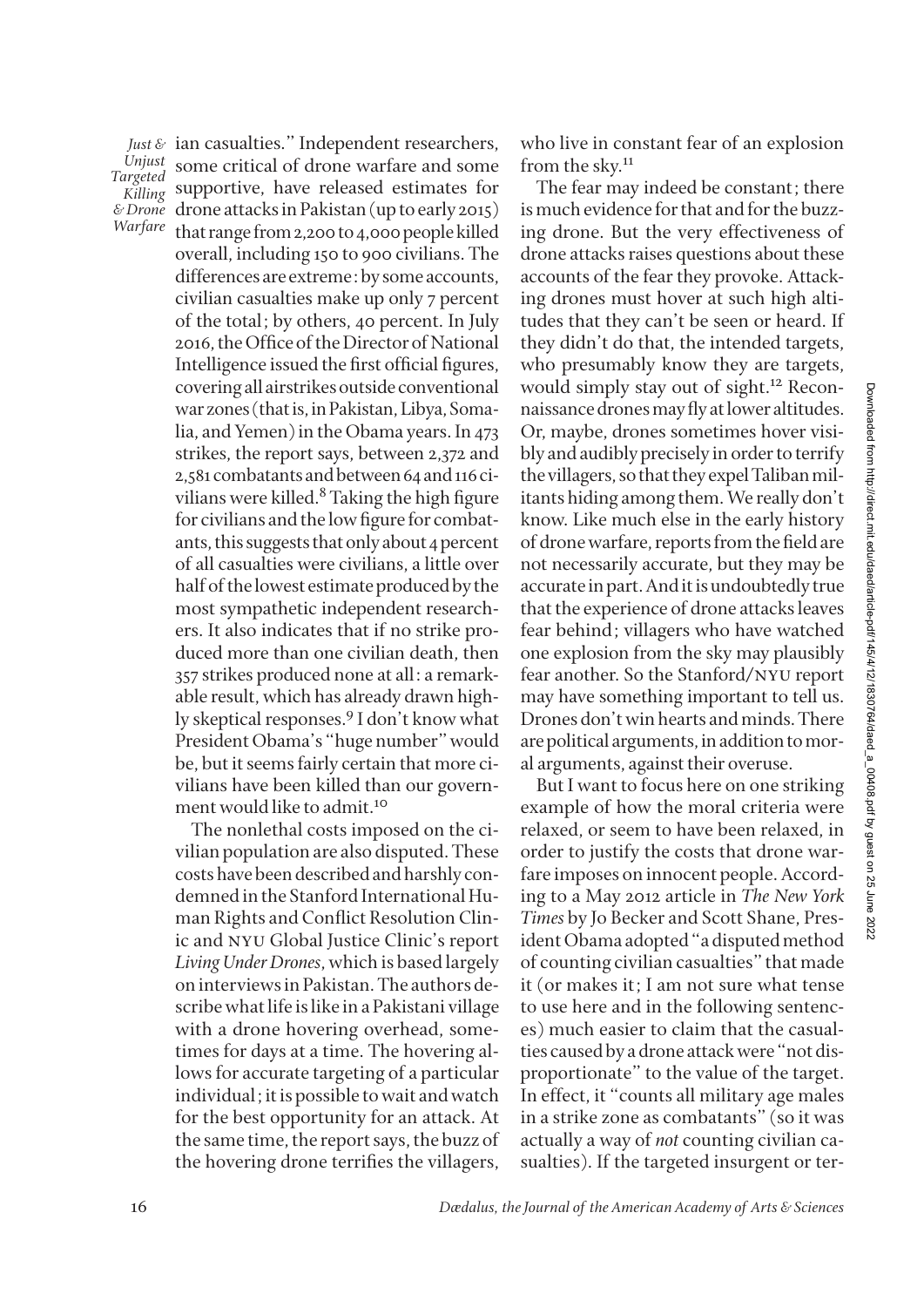Downloaded from http://direct.mit.edu/daed/article-pdf/14/12/1830764/daed\_a\_00408.pdf by guest on 25 June 2022 Downloaded from http://direct.mit.edu/daed/article-pdf/145/4/12/1830764/daed\_a\_00408.pdf by guest on 25 June 2022

rorist leader was surrounded by, or simply in the vicinity of, a group of men between the ages of fifteen and sixty (and even drone surveillance can't be precise about that), an attack was permitted, and the dead or injured individuals were not counted as collateral damage subject to the proportionality rule, but rather as legitimate military targets. But this wasn't targeted killing. The men who happened to be in the vicinity of the actual target were never themselves targeted; they were not the specific object of the attack; we had no knowledge of what they had done, or were doing, or were planning to do.

There are ancient precedents for this sort of thing. According to Thucydides (in his *History of the Peloponnesian War*), when the Athenians captured the rebellious city of Melos, they "slew all the men of military age." And according to the biblical book of Deuteronomy, when the Israelites besieged a city and "God delivers it into your hands . . . you shall put all its males to the sword." Since the Deuteronomist goes on to exclude children, the two policies, Greek and Israelite, are identical.13 The new American doctrine isn't the same as these two. We are not aiming to kill all the men of military age, but we have made them all liable to be killed. We have turned them into combatants, without knowing anything more about them than their gender and (approximate) age. That wasn't right in ancient Greece or Israel, and it isn't right today.

This new doctrine of liability may well have been reconsidered and rescinded after the *New York Times* report. U.S. policy with regard to drone warfare is, as I have said, still largely secret. The Obama administration has issued new rules for drone attacks, which the president described in a speech at West Point in 2014: "In taking direct action, we must uphold standards that reflect our values. That means taking strikes only when we face a continuing, imminent

threat, and only where ... there is near cer- Michael *Walzer* tainty of no civilian casualties."14 But this says nothing about how we define "civilians." The report of the Director of National Intelligence cited above states that the U.S. government, using many different sources of information, including assets on the ground and "geospatial intelligence," determines whether people killed in airstrikes had "undertaken certain acts that reliably connote meaningful integration into an enemy group."15 Exactly how "reliable" is defined is not specified. Nor do we know what the president's "near certainty" means. After a recent drone attack that killed an American hostage held by the Taliban, an unnamed "senior administration official" told *The New York Times* that "you wonder whether the intelligence community's definition of 'near certainty' is the same as everybody else's."16

These definitional problems are evident again in the case of "signature attacks" directed not against a particular individual with whom we are well acquainted, whose hostility we are certain about, but rather at assemblies or encampments of suspicious individuals.17 In these attacks, there is no "near certainty" that innocent men and women won't be killed (and probably also no "imminent threat"). It seems that signature attacks have been cut back radically since President Obama's new rules were promulgated. But they probably have not been stopped entirely. Again, we don't know as much as we should.

All this suggests how important it is to open up the process by which lists of targets are put together and decisions about drone attacks are made. It can't be right that a couple of people appointed by the president, with the president looking on, make these decisions entirely on their own. Particular decisions about particular targets will always be made by a small group, but these decisions should be subject to periodic review by a larger number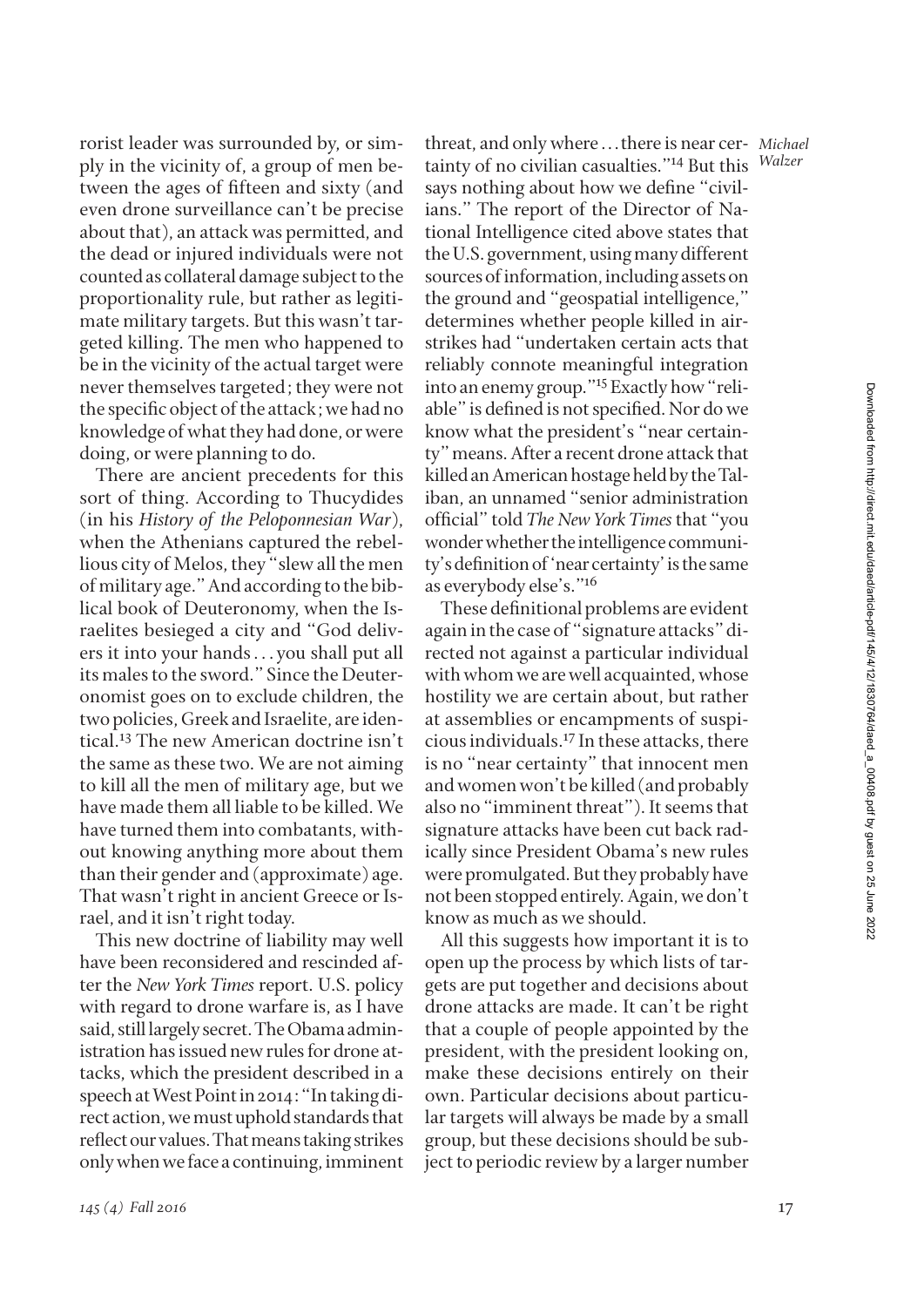*Unjust Targeted Killing Warfare*

*Just &*  of people inside the government but in-*& Drone*  ing targets in the zone of war and in the independent of the president's office (and of the cia). The general criteria for selecttermediate zone should also be considered and debated not only inside but also outside the government, by the body of citizens, by all of us. I don't object to these killings because they are "extrajudicial"; my argument here refers only to dangerous enemies who can't be captured and brought to trial. But I do want their deaths to be the subject of ongoing political and moral arguments, and there should be known government officials accountable to the rest of us for attacks that go badly wrong.

> There is another issue raised by drone technology, which, even if not now real, certainly warrants discussion. Drones not only make it possible for us to get at our enemies, they may also lead us to broaden the list of enemies, to include presumptively hostile individuals and militant organizations simply because we can get at them–even if they aren't actually involved in attacks against us. One example of this is the attempt by American officials to expand the target list in Afghanistan to include drug dealers, on the grounds that the Taliban benefited from the drug trade. The attempt was apparently blocked by our NATO allies.<sup>18</sup> Our engagement with Islamist groups in West Africa that right now have only local ambitions is another example: these don't seem to be enemies in the same sense as the people we are attacking in Afghanistan and Pakistan. The engagement may be justifiable, but it definitely needs justification; it should be, though it hasn't yet been, the subject of public debate.

> Drone warfare, when it involves only the targeted killing of real enemies, can be justified under tough constraints. But these constraints are not easy to maintain and enforce in the circumstances of asymmetric war. Up until now, at least, high-tech armies like our own have not been able to

win these wars. Drones give us what I suspect is only an illusion of victory, though it is a powerful illusion. They make it possible to attack enemies in places where the conventional use of ground troops, even commandos, is difficult, sometimes impossible; they provide a way of coping with a war that has no "front." That's why they have been called "the only game in town." Whether victory is actually possible in this "game" is another question, and not for this essay. A long history of exaggerated expectations should make us skeptical about the possibility of winning wars or defeating insurgencies from the air. But all that is necessary for my qualified defense of drone warfare is that there are real advantages to be gained by the use of drones against our enemies. Those advantages cannot, however, justify any relaxation of the constraints that we ought (and that we claim) to uphold, however attractive it may be to play the "game" without limits. Adopting a broad definition of combatants or justifying signature attacks are options that should be rejected.

Indeed, we should think very carefully before revising and expanding the targeting rules. The moral and political value of drones lies in their precision, which means using them only against individuals or small groups of individuals whose critical importance we have established, about whom we have learned a great deal, and whom we can actually hit without killing innocent people nearby. Using them indiscriminately, as we have sometimes used artillery and bombers, isn't morally right or politically wise.

This last point can be driven home very simply: imagine a world, in which we will soon be living, where everybody has drones.

 $\mathbf 1$  want to stop now and try to restate in my own words a few of the most common arguments against the qualified defense of drone warfare that I have just provided. And then I will defend my defense.<sup>19</sup>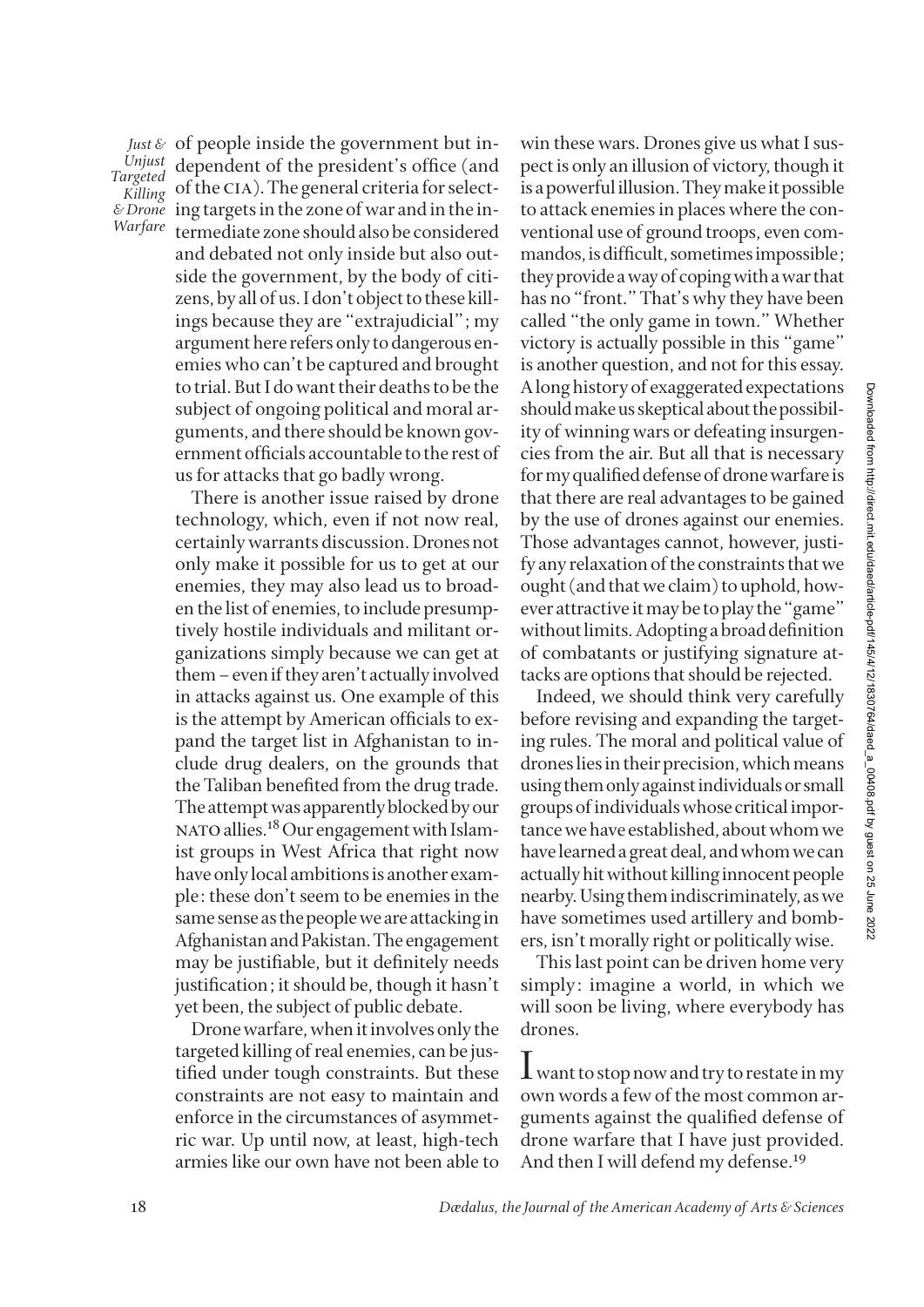Downloaded from http://direct.mit.edu/daed/article-pdf/14/12/1830764/daed\_a\_00408.pdf by guest on 25 June 2022 Downloaded from http://direct.mit.edu/daed/article-pdf/145/4/12/1830764/daed\_a\_00408.pdf by guest on 25 June 2022

Before I get to the strongest arguments, let me quickly dispose of one bad argument. The likelihood that many states and many insurgent and terrorist organizations will soon possess drones might be a reason for the United States to adopt a set of tough constraints on their use, but one could say exactly the opposite: that the United States should use drones right now without constraint in order to defeat their most dangerous future users. Why shouldn't we go all-out while we have the technological advantage? Consider a useful though inexact analogy: in the late 1940s, some American "hawks" argued in favor of using nuclear weapons against the Soviet Union while we had them and they didn't. That was a very bad argument, given the number of civilian deaths that would have resulted from a nuclear attack. A preventive war would have been a crime of vast proportions, and I think that American leaders understood this.

By contrast, even the fiercest, most unrestrained use of drones would not produce casualties on anything like that scale. The idea of preventive drone attacks is nonetheless a bad idea. For in fact we don't know, and can't know, who the most dangerous future users of drones will be. So whose future use should we prevent? The technology is already easy to acquire and will soon be easier; all sorts of people will have it and will use it; some of them will be enemies. There is no way to prevent all future use of drones. Nor would it be possible to defeat potential enemies by preventive drone attacks, for drones are most useful in asymmetric wars, where conventional victory is probably not available.

So the argument for an early and heavy use of drones fails. I now want to look at three arguments for the proposition that we shouldn't use them at all; that we should seek to ban drone warfare. The first of these arguments begins from the plausible claim that there is no reason to think that future

users of drone technology - states or non- Michael *Walzer* state actors; officials, insurgents, or terrorists–will use drones in accordance with the rules I have urged the United States to adopt. Surely other users will adopt rules of their own, suited to their interests and purposes, or they will ignore all the rules. And they will certainly use drones not only against specifically targeted individuals but against enemy targets more generally. Imagine Al Qaeda or isis with drones: why wouldn't their militants use them not only against a particularly fierce congressional supporter of the "war on terror," on his way to lunch, say, but also against Congress as a whole? Or, claiming belligerent rights, against the Pentagon, or Fort Jackson, or any stateside military encampment? Or, more in line with their previous and current behavior, randomly, as a terrorist weapon, against the inhabitants of our cities? The cia hasn't always observed, and may not now be observing, the necessary moral rules. Why would anyone else observe them?

If this is right, then here is the real choice that we face. We can stop using drones entirely and work for an international treaty outlawing their use, manufacture, and sale, and prescribing strong sanctions against any state or organization that makes or uses them. Or we can acknowledge that they already are or will certainly become a common weapon, sometimes used legitimately, within proportionality limits, but also and probably more often used indiscriminately and illegitimately, beyond those limits. If those are the alternatives that we face, the choice should be easy: ban the drone while we can (if we can).

The second argument for a ban has less to do with our possible enemies than with our own political leaders. Drone attacks are a form of warfare uniquely available to the executive branch of the government. In addition to all the other ways in which they are "easy," these attacks are easy for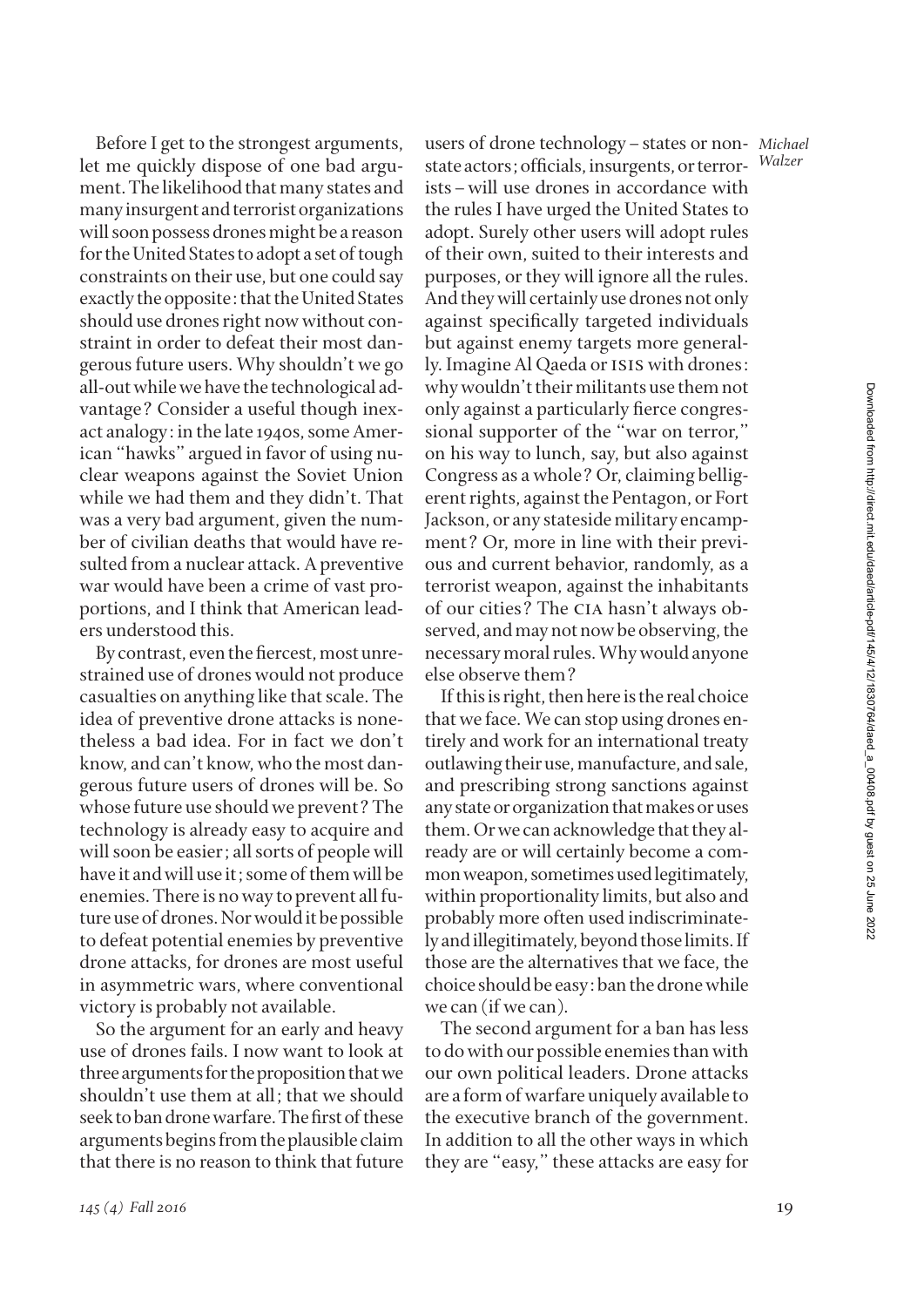*Targeted Killing Warfare*

*Just &*  the president to undertake. He can strike *Unjust*  in secret, without congressional approv-*& Drone*  at home. He doesn't require the participaal, and without taking any political risks tion or even the support of his fellow citizens. Conscientious objection to the use of drones would have little point, and political opposition would have none of its usual reasons, for the president would not be asking Americans to risk their lives; he would not be asking them to do anything. Democracy was born, we have been told, when Athens recruited its poorest citizens into the navy. Thus, Xenophon wrote: "It is the ordinary people who man the fleet... it is these people who make the city pow-

erful, much more than the . . . noble and respectable citizens. This being so, it seems that all should share in public office."<sup>20</sup> And when it isn't so, when the leaders of the state don't need the citizens of the state, the democratic rights of "ordinary people" may be gravely weakened.

It can be argued, indeed, that this has already happened, that President Obama is waging war or, at any rate, killing putative enemies in military campaigns that have never been authorized by Congress, campaigns that American citizens know very little about.<sup>21</sup> There seem to be few if any constitutional constraints on the use of drones to kill people. It is, of course, possible to imagine constitutional constraints, but surely it would be better to remove this tempting weapon from the president's arsenal. Once again: ban the drone.

The third argument for a ban is a radical extension of the second. Drones, in this view, are the harbingers of a new, totally mechanized and impersonal kind of warfare. They require us to think about what was once only science fiction: a war of machines to which human beings are entirely superfluous. Governments capable of waging wars of that sort will not only be free from any democratic control, they will also be free to deal brutally with any citizens

who dissent from their policies (if there are any). Enemies of the state will be hunted by machines programmed to recognize or anticipate their enmity. This is the ultimate use of drone technology. Whoever controls the machines rules the country. Readers will recognize the apocalyptic overtones of this argument: drone warfare points us toward, or leads us inexorably to, a mechanized and soon-to-be totalitarian politics.22 And the best way, perhaps the only way, to hold off the radical mechanization of war is to act now, early in the process, and ban the drone.

I will respond to these three arguments in reverse order. There isn't much to say about the apocalypse; it remains at this point science fiction. One might think, though, that wars between machine armies might be much like wars between mercenary armies in the early modern period. With both sides eager to limit the damage to hugely expensive "soldiers," they would fight very limited wars. The threat of domestic tyranny is more frightening, but we know the remedy for that: eternal vigilance, always the price of liberty. Ordinary democratic politics is inherently antiapocalyptic.

This is also the necessary response to the second argument, which claims that drone warfare expands executive power and undercuts constitutional government. What is at issue here is political will, not technological determinism. Congressional oversight depends on a will to oversee, and this has been largely missing in recent decades. New technologies always require new regulatory systems, and we have fallen far behind: we have not yet figured out how to regulate the use of guns. So, again, there has to be a will to design and enforce the necessary regulations. In any case, for the foreseeable future, it will not be possible actually to win wars without putting soldiers in the field, so the president will still have to seek the support of the people and their elected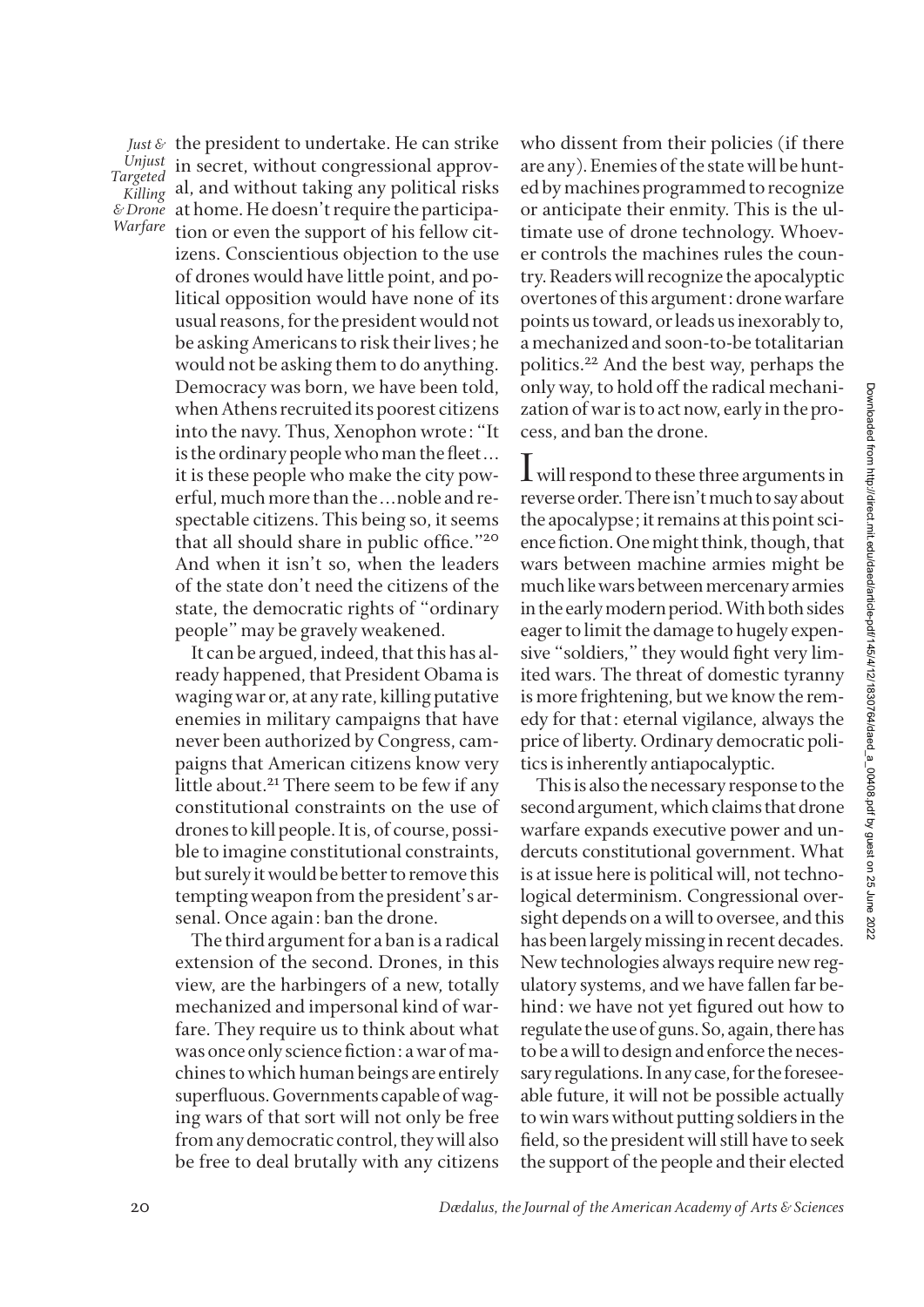*Walzer*

representatives. Wars will still be subject to democratic debate, so long as there are citizens ready with arguments.

But I have to admit that banning the drone is almost as tempting as using the drone. Wouldn't the future of democracy, indeed, the future of humankind, look a little brighter without this new technology? It is, however, very hard to see how a ban could possibly succeed. The ban on the use of poison gas, which has been relatively successful, makes for a helpful comparison. Poison gas is a weapon that not only fails to discriminate between soldiers and civilians, it also fails to discriminate between our soldiers and enemy soldiers. Using it over a city or town is terrorism on a large scale, which is already a war crime. Using it on the battlefield is militarily dangerous; the winds change, and the gas drifts back across the lines. It is necessary for all soldiers to wear masks, and even the most advanced models are clumsy and difficult to wear while fighting. Perhaps the strongest argument in favor of the ban is that our own soldiers find gas warfare horrifically frightening.

Drones are obviously very different. They are discriminating weapons that do not kill civilians, or not many civilians, so long as they are used with discrimination. They are relatively risk-free for our own soldiers, and the fear that they will be used by our enemies isn't especially frightening–except, perhaps, to political officials who imagine themselves as particular targets. For the rest of us, drones are probably less frightening than carpet bombing or any other sustained attack from the air. I am sure that drone strikes leave fear behind, but this will be a localized and temporary fear. The strong feelings that led to the ban on poison gas don't seem to exist in the case of drones.

In any case, it looks as if the proverbial cat is out of the bag, and we seem to be the ones who opened the bag. According to a report in *The Los Angeles Times* in February 2013, a

private American company is selling pred- Michael ator drones to the United Arab Emirates, presumably with our government's approval, though obviously without any public debate.<sup>23</sup> Surveillance drones are already being used or considered for use by police forces in the United States and, I would guess, in other countries as well. Surveillance isn't the same as killing, but the technology is close enough so that if nonlethal drones are widely used, lethal ones won't be far behind. In the not-too-distant future, very small surveillance drones, with limited range, will be sold in hardware stores, so that you can watch your neighbors from the sky or follow your wandering children. The defense of privacy is not my subject here, so I won't comment on the legitimacy of domestic surveillance. But given the likely proliferation of drones of all sorts, there doesn't seem any prospect of an enforceable ban on their military use.<sup>24</sup>

So we have to come back to the establishment of constraints on how they are used: moral and legal rules of engagement for drone warfare. This is the only possible response to the first argument for banning the drone. Of course, the rules will be violated, but that's true of all the rules of war; indeed, it's true of all legal and moral rules, like the ones that govern democratic politics, say, or market behavior. Still, it is important to have rules, if only to make possible the public condemnation and perhaps also the legal indictment of those who violate them. Public opinion is an important force in international politics today, especially with regard to asymmetric warfare, so it is worthwhile to educate the public about the moral and immoral use of drones. One way to establish the moral rules is for the United States, the first country to use drones on a large scale, to proclaim and observe a code for this kind of warfare. And one way to press this project upon the U.S. government is for all of us who write and worry about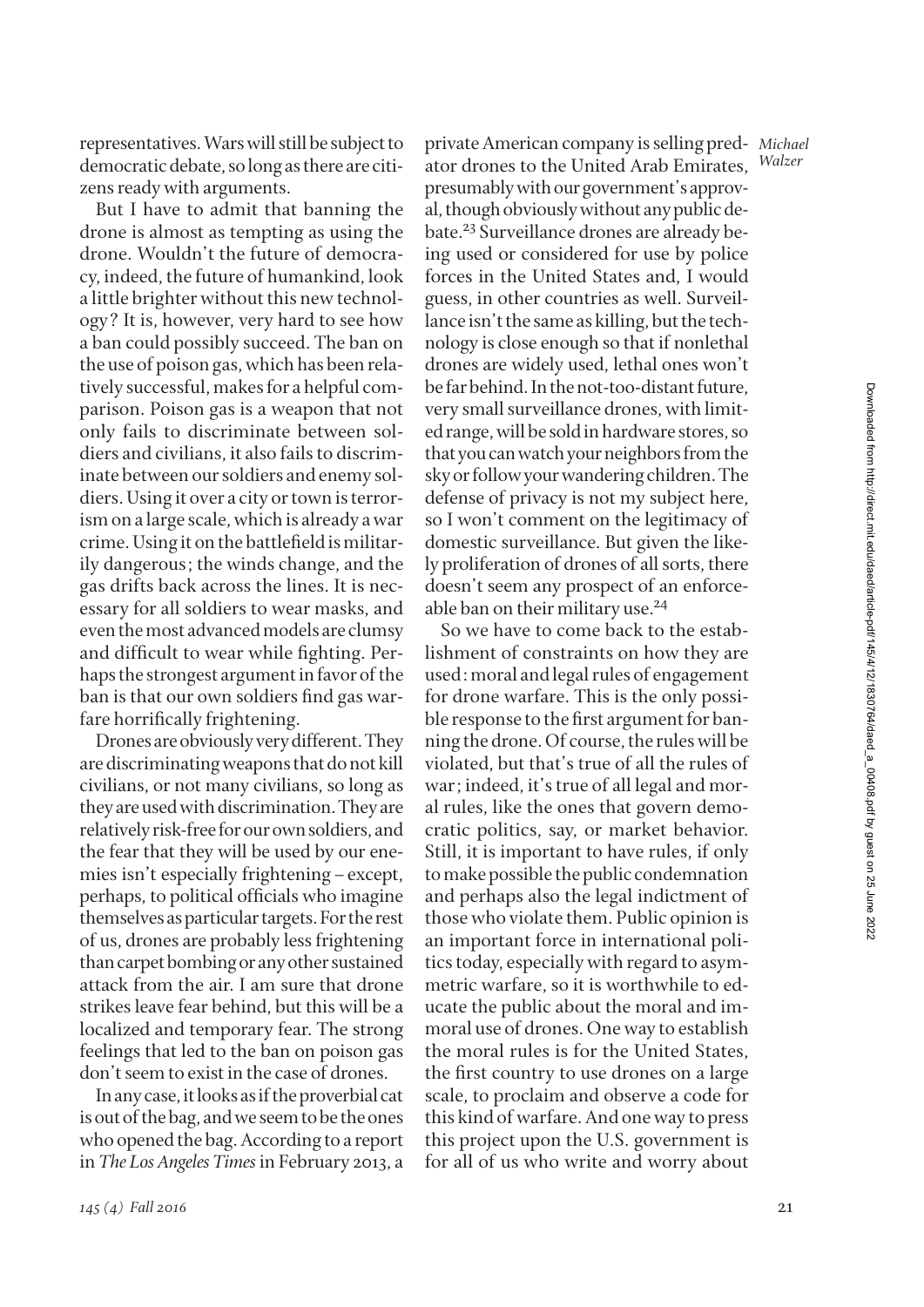*Targeted Warfare*

*Just &*  these issues to be firm in our critique of *Unjust*  signature strikes, of the immoral incorpo-*Killing* ration of military-age males into the class *& Drone*  of combatants, and of the studied ambiguity of our leaders' pronouncements about the rules they claim to be following.

> Philosopher Allen Buchanan and political scientist Robert Keohane have argued for something more than this: the establishment of an international drone accountability regime.<sup>25</sup> They recognize the visionary character of their proposal, but argue that it is possible to imagine a "step by step" process through which states establish their own regulatory codes and look for reciprocity from other states– and from nonstate organizations. In any case, their proposal has the great advantage of forcing us to think about what the right regulations are and about the degree of visibility that would be necessary to make them morally and politically enforceable (Buchanan and Keohane don't envision a legally coercive regime).

The rules of the national and international codes shouldn't be anything radically new. They should be reasonably detailed, emphatic, and widely publicized, and they should attempt a definition of something like Obama's "near certainty." The codes should deny that the use of drones is or can be entirely risk-free; it requires intelligence work that is always dangerous, and that should be defined as morally necessary.26 Drones should aim with great care at known individuals chosen in accordance with criteria that are publicly defended. The proportionality standards should be tough, and they too should be publicly defended.

The United States could adopt a code of this sort right now, and if we did, we would have a right to insist that other countries and insurgent organizations of all sorts follow suit. If some don't, as some won't, our criticism of their behavior will, at least, be honest and strong.

## **ENDNOTES**

- <sup>1</sup> Albert Camus, *The Just Assassins in* Caligula *and Three Other Plays*, trans. Stuart Gilbert (New York: Vintage, 1958).
- <sup>2</sup> See my introductory essay in *Regicide and Revolution: Speeches at the Trial of Louis XVI* (Cambridge: Cambridge University Press, 1974), which defends the trial of Louis XVI.
- <sup>3</sup> On civilian casualties in Yemen, see Open Society Justice Initiative, *Death by Drone: Civilian Harm Caused by U.S. Targeted Killing in Yemen* (New York: Open Society Foundations, 2015).
- <sup>4</sup> Critics of drone warfare consider cross-border attacks in places like Pakistan and Yemen especially bad. See Jeanne Mirer, "U.S. Policy of Targeted Killing with Drones: Illegal at Any Speed," in *Drones and Targeted Killing: Legal, Moral, and Geopolitical Issues*, ed. Marjorie Cohn (Northampton, Mass.: Olive Branch Press, 2015), 135–168. Not enough is said by critics like Mirer about the responsibility of the governments of the countries in which these attacks take place. See the Open Society booklet on drone strikes in Pakistan for a discussion that, I think, gets things right: Open Society Foundations, *After the Dead are Counted: U.S. and Pakistani Responsibilities to Victims of Drone Strikes* (New York: Open Society Foundations, 2014).
- <sup>5</sup> Steve Cole, *Ghost Wars* (New York: Penguin Books, 2004), 145–146.
- <sup>6</sup> I have been greatly helped in thinking about drone warfare by Hugh Gusterson, who made available to me an advance copy of his just-published book *Drone* (Cambridge, Mass.: The mit Press, 2016). The following books have also been helpful: Scott Horton, *Lords of Secrecy: The National Security Elite and America's Stealth Warfare* (New York: Nation Books, 2015); Benjamin Wittes and Gabriella Blum, *The Future of Violence: Robots and Germs, Hackers and Drones* (New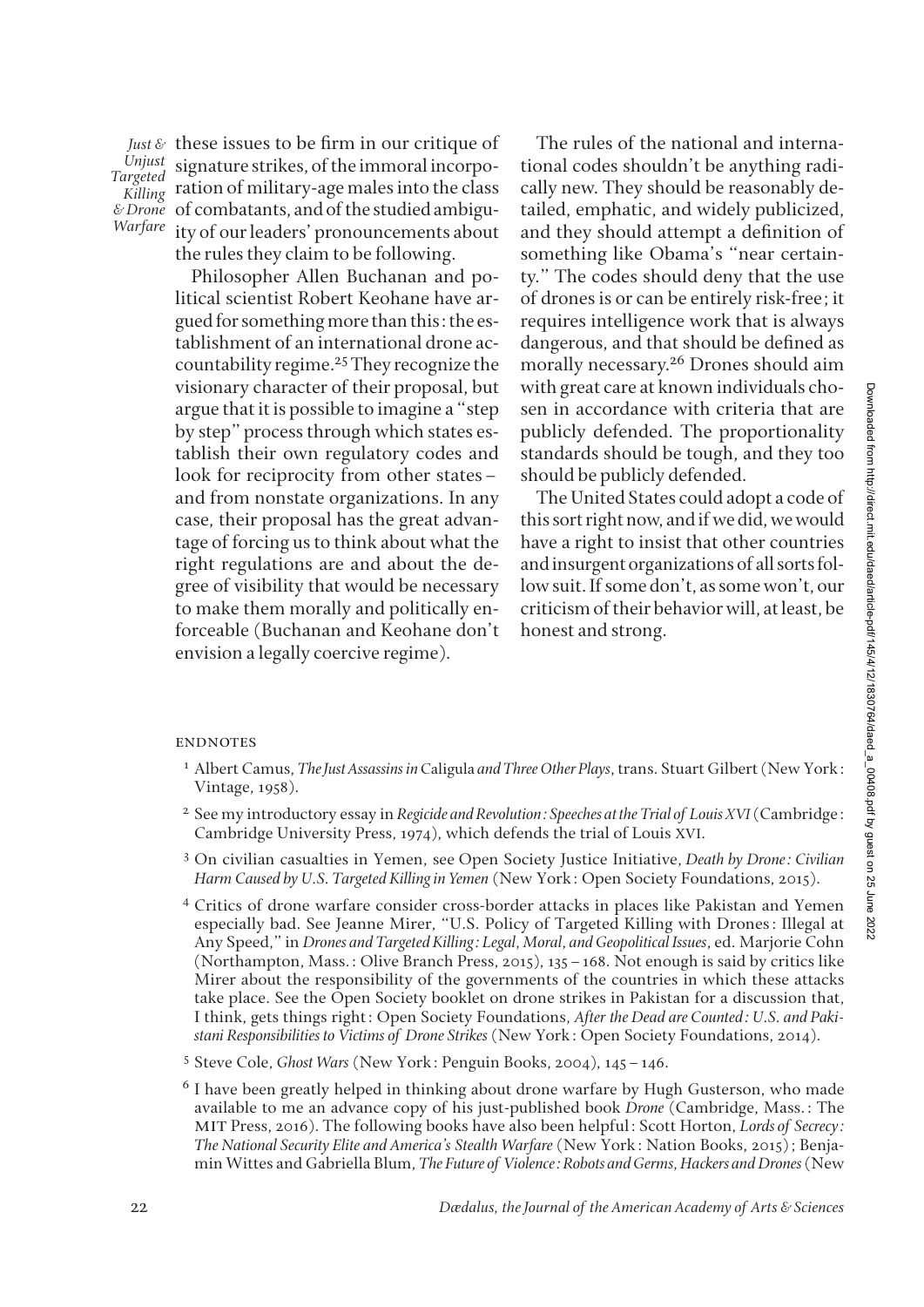*Michael* York: Basic Books, 2015); Peter Singer, *Wired for War: The Robotic Revolution and Conflict in the Walzer 21st Century* (New York: Penguin, 2009); Cohn, ed., *Drones and Targeted Killing*; Sarah Knuckey, ed., *Drones and Targeted Killings: Ethics, Law, and Politics* (New York: IDebate Press, 2015); Adam Rothstein, *Drone* (New York: Bloomsbury, 2015); Gregoire Chamayou, *A Theory of the Drone* (New York: The New Press, 2015); and Medea Benjamin, *Drone Warfare: Killing by Remote Control* (London: Verso, 2013).

- <sup>7</sup> Gusterson, *Drone*, 21.
- <sup>8</sup> Office of the Director of National Intelligence, "Summary of Information Regarding U.S. Counterterrorism Strikes Outside Areas of Active Hostilities," https://www.dni.gov/files/documents/ Newsroom/Press%20Releases/DNI+Release+on+CT+Strikes+Outside+Areas+of+Active +Hostilities.PDF.
- <sup>9</sup> Charlie Savage and Scott Shane, "U.S. Reveals Death Toll from Airstrikes Outside War Zones," *The New York Times*, July 1, 2016, http://www.nytimes.com/2016/07/02/world/us-reveals -death-toll-from-airstrikes-outside-of-war-zones.html?ref=todayspaper&\_r=0.
- <sup>10</sup> Gusterson, *Drone*, 83–87. See also Alice K. Ross, "Documenting Civilian Casualties," in *Drones and Targeted Killing*, ed. Cohn, 99–131. The reluctance to acknowledge civilian casualties obviously makes it difficult for the relatives of victims to claim the compensation that the U.S. government says it is ready to pay.
- <sup>11</sup> See Stanford International Human Rights and Conflict Resolution Clinic and NYU Global Justice Clinic, *Living Under Drones: Death, Injury, and Trauma to Civilians from U.S. Drone Practices in Pakistan* (2012), http://chrgj.org/wp-content/uploads/2012/10/Living-Under-Drones.pdf. See also Rothstein, *Drone*, 131–132: "Pashtun tribespeople in Pakistan refer to the drones overhead as 'wasps' or 'mosquitoes' due to their sound.'
- $12$  Even the most nuanced accounts are contradictory: Gusterson quotes reporters who liken the sound of drones to "lawnmowers in the sky," but then describes a targeted killing taking place "without warning." Gusterson, *Drone*, 40–43.
- <sup>13</sup> The Thucydides quote is from Richard Schlatter, ed., *Hobbes's Thucydides* (New Brunswick, N.J.: Rutgers University Press, 1975). See also Deuteronomy 20:13–14.
- <sup>14</sup> The White House Office of the Press Secretary, "Remarks by the President at the United States Military Academy Commencement Ceremony," May 28, 2014, https://www.whitehouse.gov/the -press-office/2014/05/28/remarks-president-united-states-military-academy-commencement -ceremony. The speech is also available on YouTube.
- <sup>15</sup> Office of the Director of National Intelligence, "Summary of Information Regarding U.S. Counterterrorism Strikes."
- <sup>16</sup> Peter Baker and Julie Hirschfeld Davis, "Amid Errors, Obama Publicly Wrestles with Drones' Limits," *The New York Times*, April 24, 2015.
- <sup>17</sup> Signature attacks are defined in Cohn, ed., *Drones and Targeted Killing*, 13. The phrase was originally classified; see Gusterson, *Drone*, 93–96.
- <sup>18</sup> See Jane Mayer, "The Predator War," in *Drones and Targeted Killing*, ed. Cohn, 70–71; and *Der Spiegel*, January 28, 2009.
- <sup>19</sup> For a no-holds-barred critique, to which I will respond only in part, see Benjamin, *Drone Warfare*.
- <sup>20</sup> Xenophon, *Constitution of the Athenians*, 1:1–2.
- <sup>21</sup> For a critique of executive war-making, see Peter W. Singer, "Do Drones Undermine Democracy?" in *Drones and Targeted Killings*, ed. Knuckey, 367–372. But Singer does not advocate a ban on the use of drones.
- <sup>22</sup> Gregoire Chamayou offers a full-scale account, with French philosophical élan, of our totalitarian future, already partly present, in his *A Theory of the Drone*.